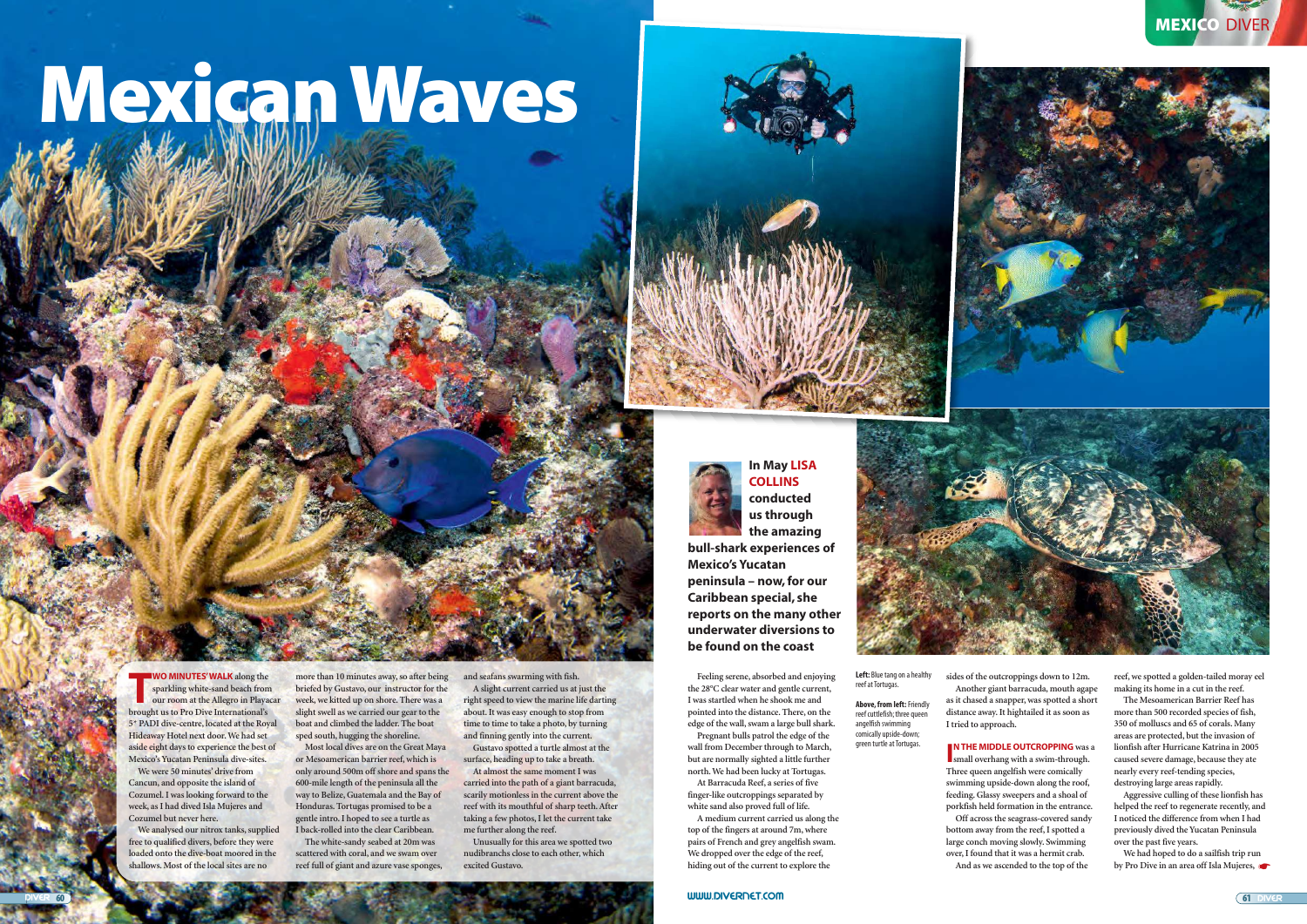## **MEXICO DIVER**







**where the fish congregate from January to March. Unfortunately for us, the weather had been a little overcast and windy, which makes it difficult to spot the aggregations in the open ocean.** 

**Rather than spend a fruitless day at sea in choppy waters, we decided to postpone the trip and do the bull-shark dive on offer instead. Our exciting encounters with the bull sharks I described last month, as they were exceptional enough to deserve their own stage. These dives are a hard-to-resist option between December and March.**

**Bull-shark dives normally happen in the morning, followed by a shallower reef dive before the boat heads back.** 

**We did one of these second dives at a site called Jardine, where the 10m sand**

**Above, clockwise from left:** Painted lobster at Barracuda Reef; electric ray; arrow crab at Moc-Che Shallow; baby filefish hiding in hard corals; Pederson shrimp in a corkscrew anemone at Moc-Che.

**fairly normal on shallower dives in the Caribbean, where reefs feel the force of hurricane season throughout our autumn. Feeding among the brown soft corals**

**and algae at Jardine, however, were throngs of snapper, tang, wrasse and grouper. Two large pufferfish approached, one inspecting my dome-port and posing for a few minutes. Later a large cuttlefish did the same. I get a privileged feeling when marine-life interacts in this way.**

**A NOTHER OF THOSE** post-bull-shark<br>Moc-Che Shallow, which Gustavo had said **NOTHER OF THOSE post-bull-shark dives occurred later in the week at was a great site for smaller critters. I put on a macro lens.**

**At 10m the bottom rose more like a shallow rise in the sand than a reef, covered in seafans, soft corals and colourful sponges. A gentle dive with little current ensued, giving us plenty of time to search the nooks.** 

**A Pederson shrimp danced about in a corkscrew anemone, looking as if it had springs for arms. Gustavo found a tiny baby boxfish cutely pouting. We also spotted an extremely well-camouflaged baby filefish hiding in a hard coral. After nearly 70 minutes, which seemed to pass in seconds, we returned to the surface.**

**The weather was getting slightly worse; sailfish were still off the agenda. It seemed a shame, because the sun was shining and only the odd cloud marred the blue sky, but the wind was whipping up the sea's surface, making it next to impossible to spot a sardine ball in open ocean.**

**So early the next morning a taxi took us the short distance to the ferry terminal, where we met Gustavo. The 45-minute crossing gave us time for a leisurely if breezy breakfast on the top deck.**

**We transferred to Pro Dive's Cozumel dive-boat for two morning drift-dives, the first at Santa Rosa Wall. There was a current, quite strong and visible from the surface. Cozumel is famed for incredible visibility and currents, as well as beautiful walls and abundant marine life.** 

**Santa Rosa did not disappoint. We dived into 40m-plus visibility on a wall with a vertical drop-off, and as we were**

**swept along the wall we saw beautiful healthy soft and hard coral formations interspersed with crevices and overhangs where huge lobsters hid.** 

**A large pack of horse-eyed jack hunted in the blue. Butterfly and angelfish darted all over the reef wall, pecking at the coral. The wall was a riot of colour, but as the current picked up I forgot about taking photos and let it carry me along.** 

**Near the end of our dive, we ascended over the edge of the wall to a sandy bed where a southern sting ray was feeding.**

**The second dive, at Tormentos Reef, was only about 10 minutes away. The current felt milder than at Santa Rosa as we descended to a pile of old conch-shells at 15m. It carried us gently across a reef dotted with cleaning stations.** 

**Large schools of grunt and snapper swam over the reef in formation. Ducking slightly out of the current to peer under an overhang, I spotted a giant green moray swaying gently while a cleaner shrimp risked its life cleaning the eel's teeth.** 

**In a large crevice a big red crab guarded its hide, rising to snap a claw at us as we approached. We swam over a sandy patch in the reef, where a yellowish flutter of wings gave away an electric ray hovering above the sand. Hiding in plain view, a huge reef octopus eyed us warily.**

**Climbing back onto the boat, we wore big smiles. Cozumel had lived up to its reputation, and appeared as healthy and vibrant as when I had last dived it.**

**REFS (AND BULL-SHARKS)** apart, **EEFS (AND BULL-SHARKS) apart, sinkholes that have eroded over millennia to form freshwater-filled caverns. They are discovered in the dense brush and jungle covering most of the Yucatan Peninsula, and particularly around Tulum.** 

**Many caverns have tunnels that reach the sea, causing a mix of fresh and salt water called a halocline – a bit like looking through a Vaseline-smeared mask.**

**On the day we were due to dive the caverns we awoke to rain and thick cloud. This didn't bode well for obtaining the images I had seen taken by other** photographers, of sun-rays streaking



63 **divEr**